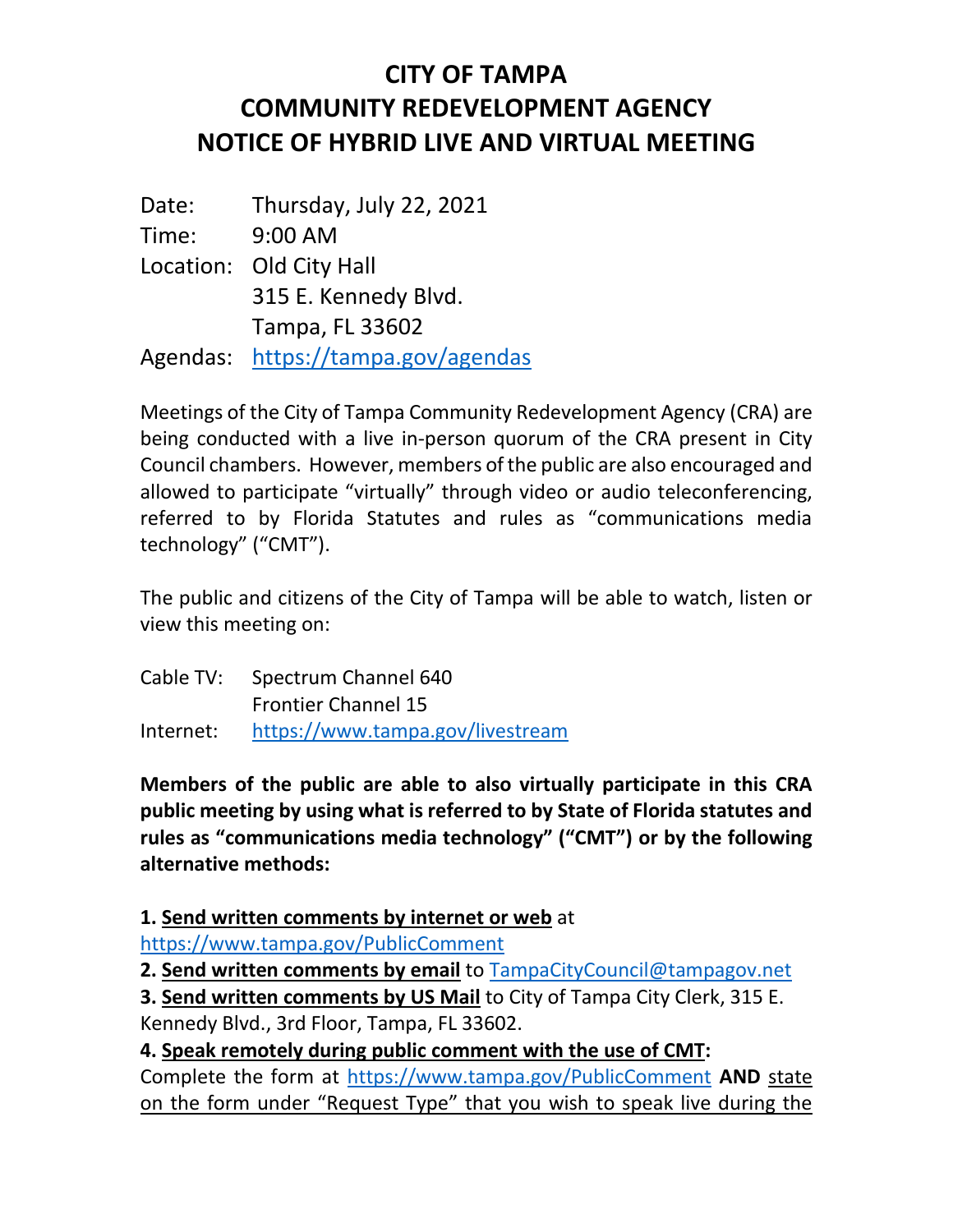public comment period. You will then be contacted with additional instructions on how to participate live through the use of CMT.

**5. Participate by using CMT available at Old City Hall:**

Those individuals, who do not have access to a communications media device, have the option of participating via communications media technology, which will be made available to the public by the City of Tampa, during the hybrid live/virtual meeting, at:

## Old City Hall

## 315 E. Kennedy Blvd., Tampa, FL 33602 (2<sup>nd</sup> Floor)

## *PLEASE NOTE: Use of masks and social distancing inside the building are encouraged.*

Persons requiring help in accessing these means of public participation should call 813-274-8397 for assistance.

All written comments for CRA matters must be received no later than **24 hours prior to the meeting**, in order to be distributed timely to CRA members and made part of the record. Registration for speaking **remotely** must be requested at least **24 hours prior to the meeting.**

Public comments, made remotely using CMT or in-person, will be heard at the start of the meeting at the direction of the CRA and should not exceed three (3) minutes unless expressly allowed by the CRA. Written comments received by mail or email will be distributed to the CRA, and will also be included in the permanent record of the meeting. All public comments timely received by mail, email, or by remote participation via CMT will be afforded equal consideration as if the public comments were made in person.

For additional information, please contact Assistant City Brian Morrison at [Brian.Morrison@tampa.gov](mailto:Brian.Morrison@tampa.gov) or 813-274-5915.

Should any person desire to appeal any decision of the Tampa CRA with respect to any matter to be considered at this meeting, that person shall ensure that a verbatim record of the proceeding is made including all testimony and evidence upon which any appeal may be based [\(F.S.](http://www.leg.state.fl.us/Statutes/index.cfm?App_mode=Display_Statute&URL=0200-0299/0286/Sections/0286.0105.html)  [286.0105\)](http://www.leg.state.fl.us/Statutes/index.cfm?App_mode=Display_Statute&URL=0200-0299/0286/Sections/0286.0105.html).